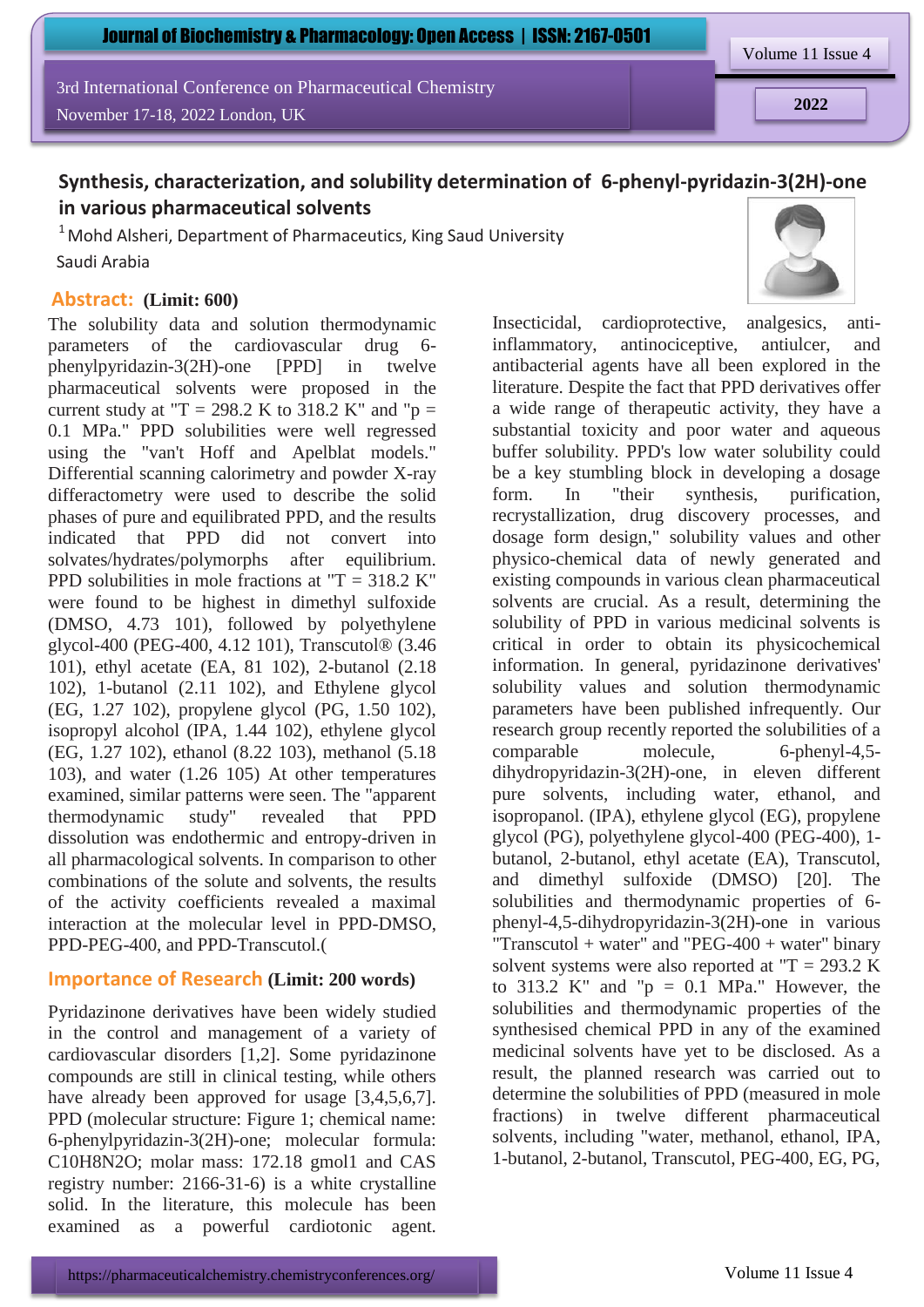### Journal of Biochemistry & Pharmacology: Open Access | ISSN: 2167-0501

**Volume 10** Volume 11 Issue 4

3rd International Conference on Pharmaceutical Chemistry November 17-18, 2022 London, UK

EA, "T = 298.2 K to 318.2 K" and " $p = 0.1$  MPa" were used at "T = 298.2 K to 318.2 K" and "p = 0.1 MPa." The temperature range was kept " $T = 298.2$ K to 318.2 K" such that the maximum examined temperature, " $T = 318.2$  K," did not surpass the melting point of PPD (i.e., 474.2 K to 477.2 K).

#### **Biography (Limit: 200 words)**

Mohd Alsheri is a Senior pharmaceutical researcher and a who has de- veloped a technique called Rebinding of the Body which helps people recover from trauma, learn self-help techniques and lead more productive lives. Her in- tersubjective ethnographic study has been published in a text called, "Women, Trauma and Alcohol Dependency, Connection and disconnections in alcohol treatment for women". She has published several articles in child and family psychiatry including an extensive literature review called "The Health Impact of Childhood Trauma". Presently, he has a small private practice and works as a consultant for Cogenz and Thought Leadership and Innovation Foundation. She graduated from the University of Western Ontario with Doctor of Philoso- phy in Nursing in 2009. Her dissertation was "Seeking and Obtaining Help for Alcohol Dependence by Women who have Posttraumatic Stress Disorder and a History of Intimate Partner Violence. He is lso involved in several reaserch

### **University Information (Limit: 200 words)**

King Saud University (KSU, Arabic: ةعماج كلملا vinu cilbup a si (عود س ersity in Riyadh, Saudi Arabia, founded in 1957 by King Saud bin Abdulaziz as Riyadh University, as the first university in the Kingdom of Saudi Arabia. The university was created to meet the shortage of skilled workers in Saudi Arabia. It was renamed King Saud University in 1982. The student body of KSU today consists of 40,000 male and female students, 7% of which are international. The female students have their own disciplinary panel, and there is a center supervising the progress of female students, either personally by female faculty members or by male faculty members via a closed television network. The university offers courses in the natural sciences, the humanities, and professional studies, and many courses are not required to pay tuition. [8] Depending on the major,

undergraduate programmes use English or Arabic as the medium of teaching. Its medical programmes are highly rated among Arab colleges. The establishment of Saudi Arabia's first university was a response to the fledgling country's educational and professional demands. King Abdulaziz assumed the throne in 1932 and immediately set about modernising his country and developing an educational system. Following his father's death in 1953, King Saud, Abdulaziz's eldest son, ascended to the kingdom and established the Council of Ministers and the Ministry of Education. Prince Fahd, who would later become King of Saudi Arabia, was the country's first minister of education.



#### **References (15 – 20)**

1. [Imran M., Nayeem N. Synthesis and antihypertensive](https://www.longdom.org/biochemistry-pharmacology-open-access/archive.html)  [activity of some novel pyridazinones. Orient. J. Chem.](https://www.longdom.org/biochemistry-pharmacology-open-access/archive.html)  [2016;32:267–274.](https://www.longdom.org/biochemistry-pharmacology-open-access/archive.html)

2. [Imran M., Abida A. 6-\(4-Aminophenyl\)-4,5-dihydro-](https://www.longdom.org/biochemistry-pharmacology-open-access.html)[3\(2H\)-pyridazinone-an important chemical moiety for](https://www.longdom.org/biochemistry-pharmacology-open-access.html)  [development of cardioactive agents: A review. Trop. J.](https://www.longdom.org/biochemistry-pharmacology-open-access.html)  [Pharm. Sci. 2016;15:1579–1590.](https://www.longdom.org/biochemistry-pharmacology-open-access.html)

3. Asif M., Anita S. Synthesis of new derivative of 2-[2- (1H-indol-1-yl)ethyl]-6-phenyl-4,5-dihydropyridazin-

3(2H)-one. Ovidius. Univ. Ann. Chem. 2011;22:98–101. 4. Dobariya T.D., Multani P.J. Development and validation of methods for estimation of pimobendan in pharmaceutical dosage form. Int. J. ChemTech.

5. Nieminen M.S., Fruhwald S., Heunks L.M.A., Suominen P.K., Gordon A.C., Kivikko M., Pollesello P.